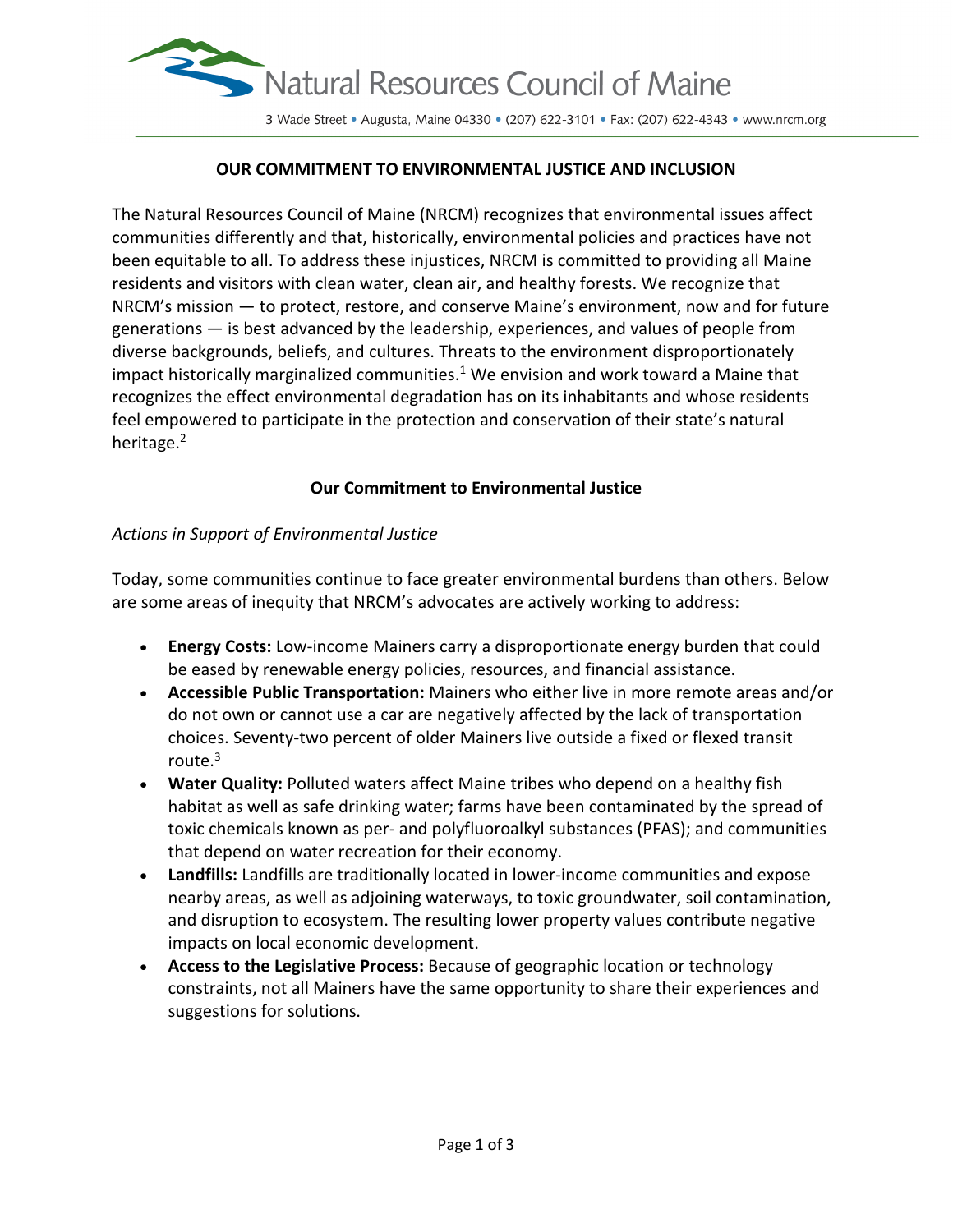# *A Brief History*

Although environmental injustices have always existed in the United States, 1960s farm labor leader Cesar Chavez, who later fought against exposure of farm workers to toxic pesticides, is among the first environmental activists. Today's environmental justice movement emerged in the 1980s with the exposure of how environmental degradation and pollution disproportionately affect minority and low-income communities. In 1982 a small, predominately African American community was designated as the site of a landfill to accept soil contaminated with polychlorinated biphenyl (PCB). A massive sit-in against Warren County, North Carolina, resulted. Although the protest failed to prevent the siting of the landfill, it did spark the environmental justice movement. By 1990, leaders began to look for allies among traditional, mostly white environmental organizations, whose efforts largely ignored the struggles of people who lived near and worked in places like hazardous landfills, radioactive waste storage facilities, and chemical manufacturers. A widely publicized letter to the top 10 environmental and conservation organizations accused them of policies with racial bias, lack of diversity in their staff and boards, and ignoring environmental hazards in communities and workplaces of people of color and the poor.<sup>4</sup> As a result, some organizations began developing initiatives to increase their commitment to issues of diversity, equity, inclusion, and justice (DEIJ).

## *Environmental Injustices in Maine*

In Maine, the challenges to improve and maintain a clean and healthful environment persist for those who live, work, and play closest to the sources of pollution. Maine has a particularly shameful history of persecution of tribal members and destruction of tribal lands. The 1980 Maine Indian Land Claims Settlement Act and resultant disputes related to water access are prominent in Maine's recent environmental justice history. <sup>5</sup> In addition, Maine's historical demographic patterns created disparity in the ability of non-white, low-income, rural and/or other under-represented residents to access and experience healthful environmental conditions.

In April 2022 the Joint Standing Committee on Environment and Natural Resources passed LD 2018 (HP1500), "An Act to Implement Recommendations Regarding the Incorporation of Equity Considerations in Regulatory Decision Making." In this bill, environmental justice is defined as "the fair treatment and meaningful involvement of all people regardless of race, color, national origin, or income with respect to the development, implementation, and enforcement of environmental laws, rules, regulations and policies."